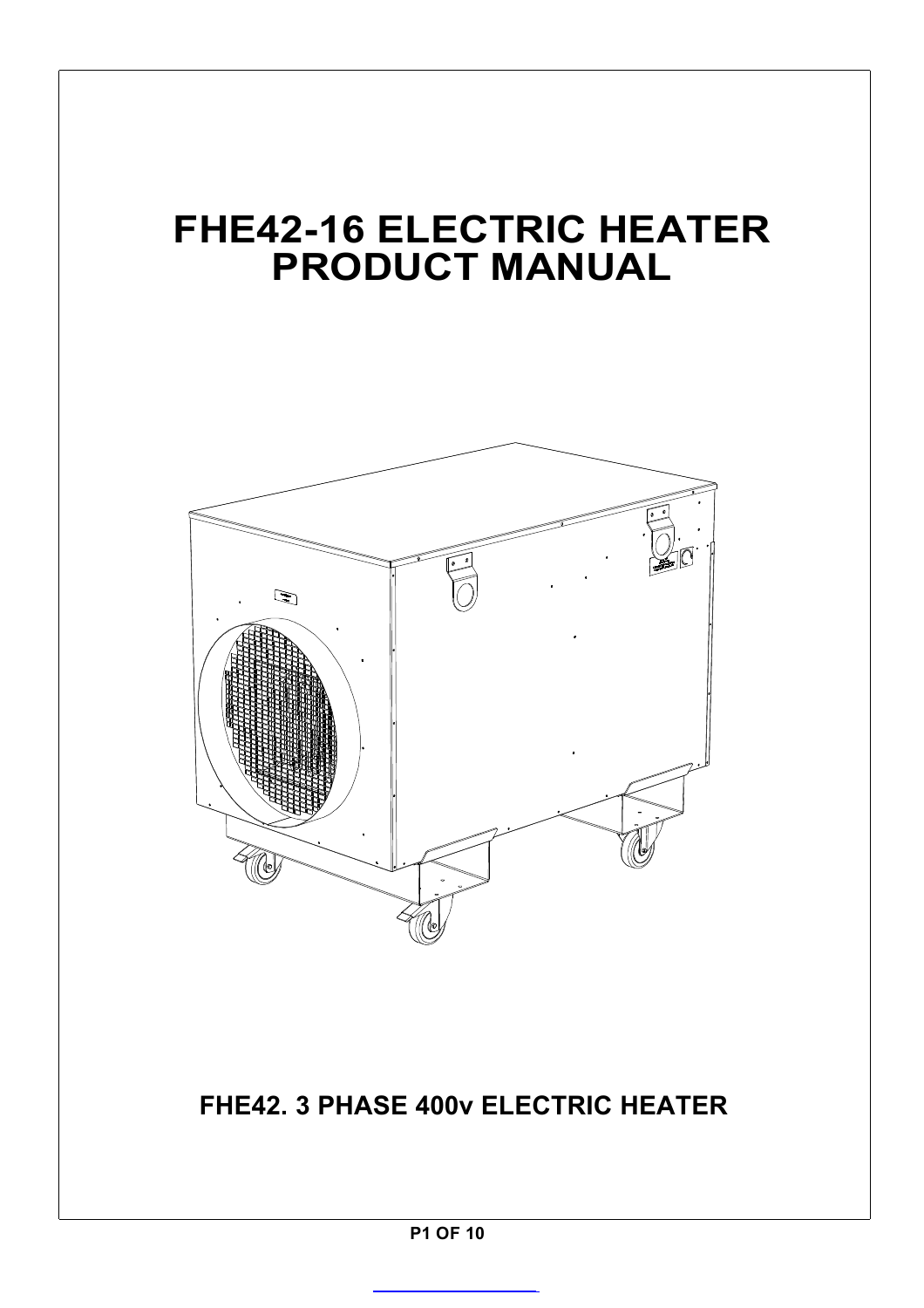## **WARNINGS**

**These instructions should be read by:**

**The specifying engineer. The installation engineer. The user. The service engineer.**



- **Failure to follow these instructions may result in risk of• personal injury or damage to the equipment.**
- **Damage due to a failure to follow these instructions will • invalidate the warranty.**
- **• The appliance must be commissioned & serviced by qualified engineers in compliance with local regulations.**
- **• The appliance must be switched off and disconnected from• the power supply before any work is carried out.**
- **There are no user controls inside the appliance casing.•**
- **Do not use in the vacinity of a pool, bath or shower.•**
- **Do** not place anything on top of the appliance.
- **An air gap of at least 600mm should be allowed at the rear of• the unit to ensure a clear airflow. Do not site the unit close to soft fabrics or combustible materials.**
- **Allow the unit to cool by running fan only for a minimum of• 5 minutes before switching off.**
- **Do not disconnect the appliance from the supply under load.•**
- **For internal use only. Do not use out of doors.•**
- **Extension cables should be correctly rated for the load,fully• unwound and never run through water or over sharp edges.**
- **Ensure that locking castors are engaged before running the• unit.**
- **• This unit can operate with a maximum of 30M of duct. Ducting should be kept as taught and straight as possible.**
- **• The machine is phase rotationally sensitive. Incorrect connection of the supply may result in the fan motor running backwards. It is critical that this is checked during commisioning.**
- **• The fan motor is fitted with a 'run-on' device and is liable to start without notice.**
- **• The emergency stop button should not be used to shut the machine down under normal conditions. Failure to follow the correct shutting down sequence will damage the machine and will invalidate the warranty.**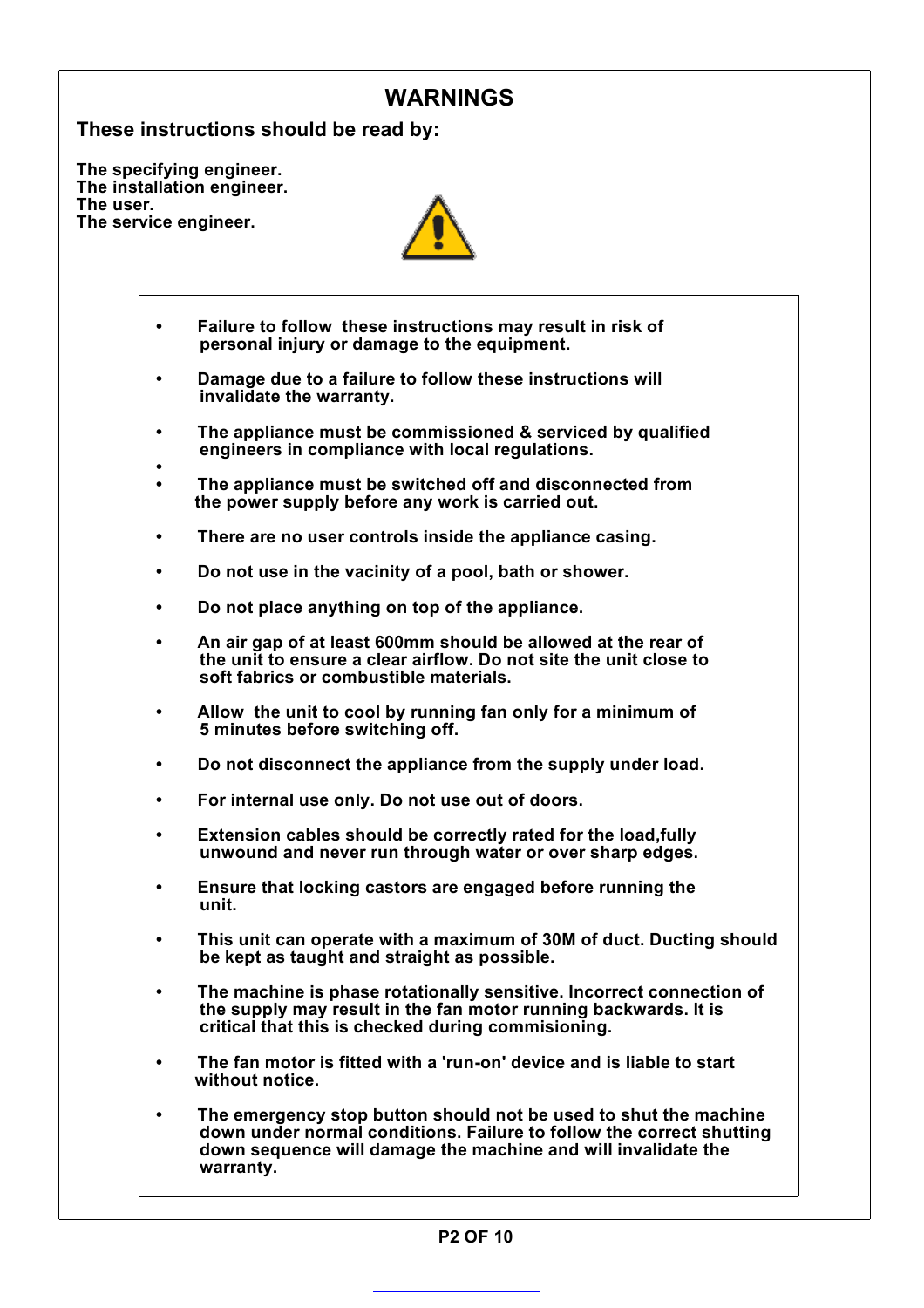## **Specifications:**

**The FHE42 is a 42Kw 3 phase industrial electric fan heater.**

**The appliance is connected to a 63Amp 3P+N+E 50Hz power supply and comes fitted with the appropriate plug.**

**The machine runs at a nominal 58 Amps.**

**The machine is phase rotationally sensitive ! The 3 phase Neutral connection is unused.**

**The FHE42 is fitted with a high quality forward curved motorised impellor which will allow it to operate with up to 30M of 500mm duct.**

**The FHE42 is fitted with an internal thermostat as standard.**

**the machine is fitted with a 24v remote thermostat socket as standard. (Remote thermostat optional). The control circuit voltage is reduced using a Safety isolating transformer to 24v and**

**The FHE42 is supplied with heavy duty locking castors, forklift pockets and lifting eyes.**

#### **Setup and operation:**

#### **To start:**

- **• Please note ! The control panel is at the rear of the appliance.**
- **• Site the machine on a firm level surface and apply the castor brakes. Do not operate the machine without applying the brakes!**
- **Connect the mains cable to the power supply.•**
- **• If using the internal thermostat ensure that the thermostat selector switch is set to position '1' 'Internal thermostat'.**
- **• Turn the rotary switch to 'Fan Only' and press the yellow 'Start' button. This will start the fan motor.**
- **• CHECK THE FAN ROTATION IS CORRECT ! A label on the side of the machine clearly shows the correct rotation of the fan. Should the fan rotation be incorrect stop the machine immediately. Rectification of the supply phase sequence will need to be carried out by a suitably trained person.**
- **• The FHE42 is fitted with two heat settings. Turn the rotary switch to 21Kw for half heat and 42Kw for full heat.**
- **Turn the thermostat to the desired room temperature. • Please note! the thermostat will cycle the heater elements on and off and will not effect the operation of the fan motor.**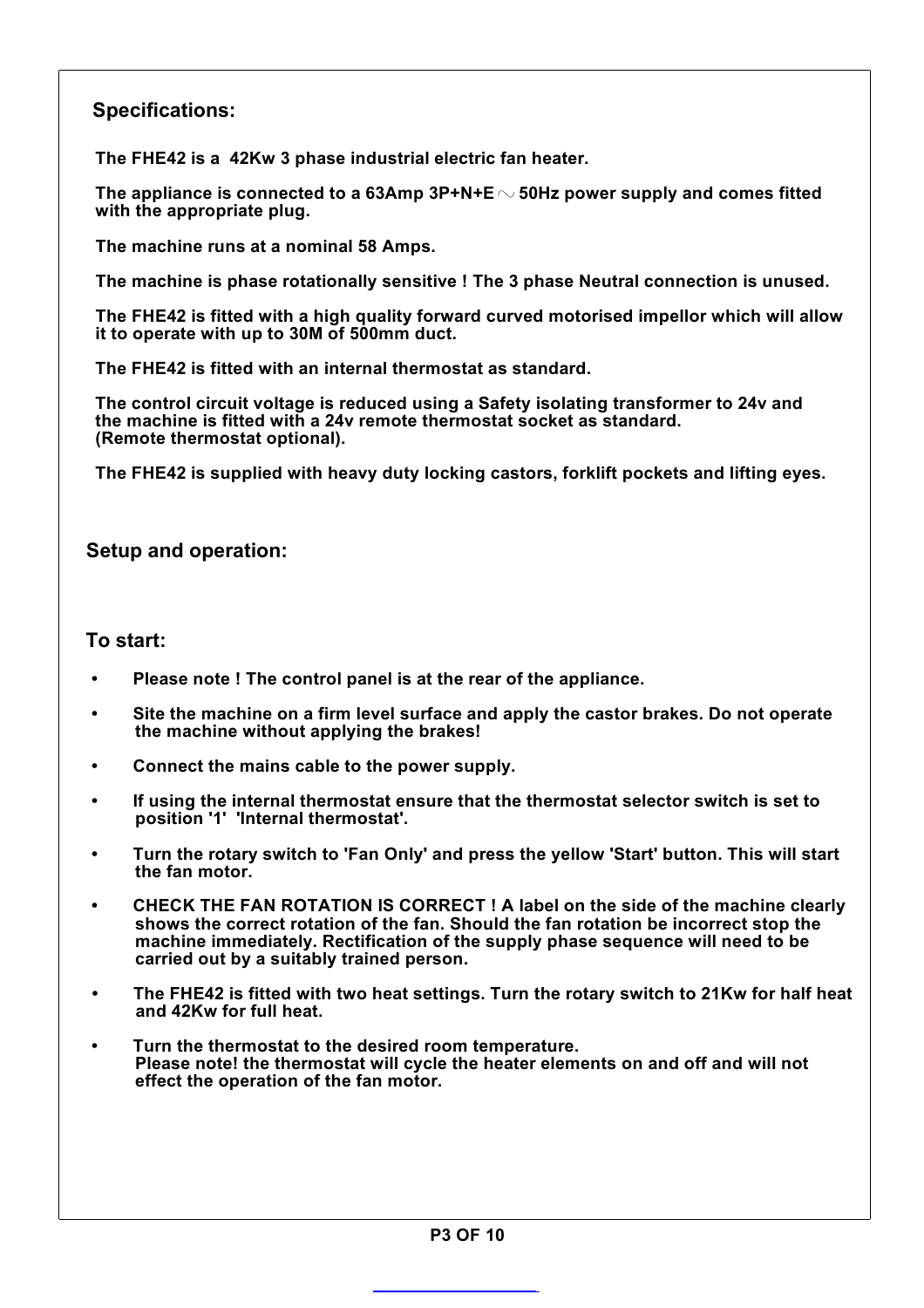## **Using the optional remote thermostat:**

- **• Ensure that the power supply is disconnected before fitting the remote thermostat.**
- **• Unclip the remote thermostat socket protective cap and connect the remote thermostat plug to the socket. Ensure the retaining clip is re-engaged.**
- **• Set the thermostat selector switch to position '2' 'External thermostat'. This will over-ride the internal thermostat. The remote thermostat is now operational.**

#### **To stop:**

- **• Turn the rotary switch to 'Fan only' and allow to run for a minimum of five minutes to cool the heating elements.**
- **Turn the rotary switch to 'Off'.•**
- **• If the unit is not in regular daily use disconnect from the supply.**
- **• Do not use the emergency stop button to switch the machine off during normal use! This will de-energise all circuits and prevent the fan from cooling the elements.**

**Protective /safety devices:**

- **The FHE42 is fitted with internal safety limit thermostats. Should the maximum design temperature be exceeded these will shut down the heating elements and leave the fan running. These devices will automatically reset as the temperature reduces.**
- **• The FHE42 is fitted with a 'Fan run-on' thermostat. Should the machine be shut down without sufficiently cooling the elements this will re-engage the fan motor contactor and run the fan to further cool the machine. This device will automatically re-set after operation. (This can take a significant time)**
- **• Further element protection is provided by a thermal protective device within the fan motor windings. When detecting a pre-determined temperature rise this will shut down the heating elements. This device will automatically re-set as the temperasture reduces.**
- **• The fan motor is protected by a thermal overload device. This will operate should excessive current be detected in the circuit. This device will de-energise both the heating element circuits and the fan motor circuit. This device will automatically re-set when the machine has cooled. The machine will have to be manually re-started once the fault has been rectified.**
- **The FHE42 is fitted with 3 MCBs. Two control the heater element circuits and one the fan motor circuit. These should only trip in the event of a fault and further investigation would be required.**
- **• The FHE42 is fitted with an 'emergency stop' button. This switch will de-energise all control circuits. The emergency stop button should not be used to shut the machine down under normal conditions.**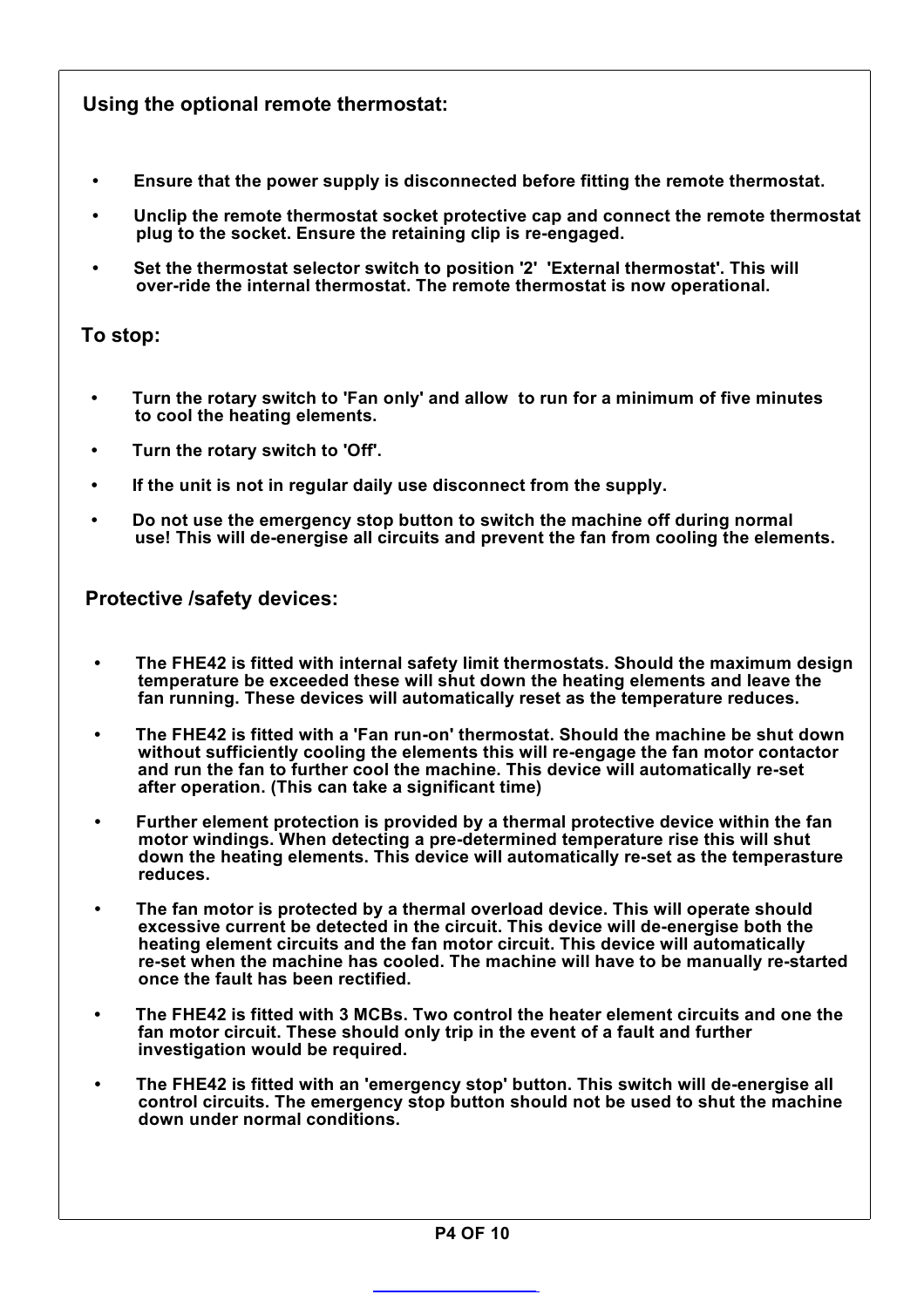## **Using the lifting eyes:**

**The FHE42 is shipped with the lifting eyes in a downward position. In order to use the liftingeyes they will need to be rotated through 180 .**

- **Ensure the power supply is disconnected.•**
- **Remove the top panel fixing bolts with a 10mm spanner.**
- **Remove the lifting eye nuts and bolts with a 13mm spanner.•**
- **• Rotate the lifting eyes through 180 and re-attach the fixings.**
- **• Fit the top panel. Do not run the machine with the top panel unsecured!**

# **Control Panel:**

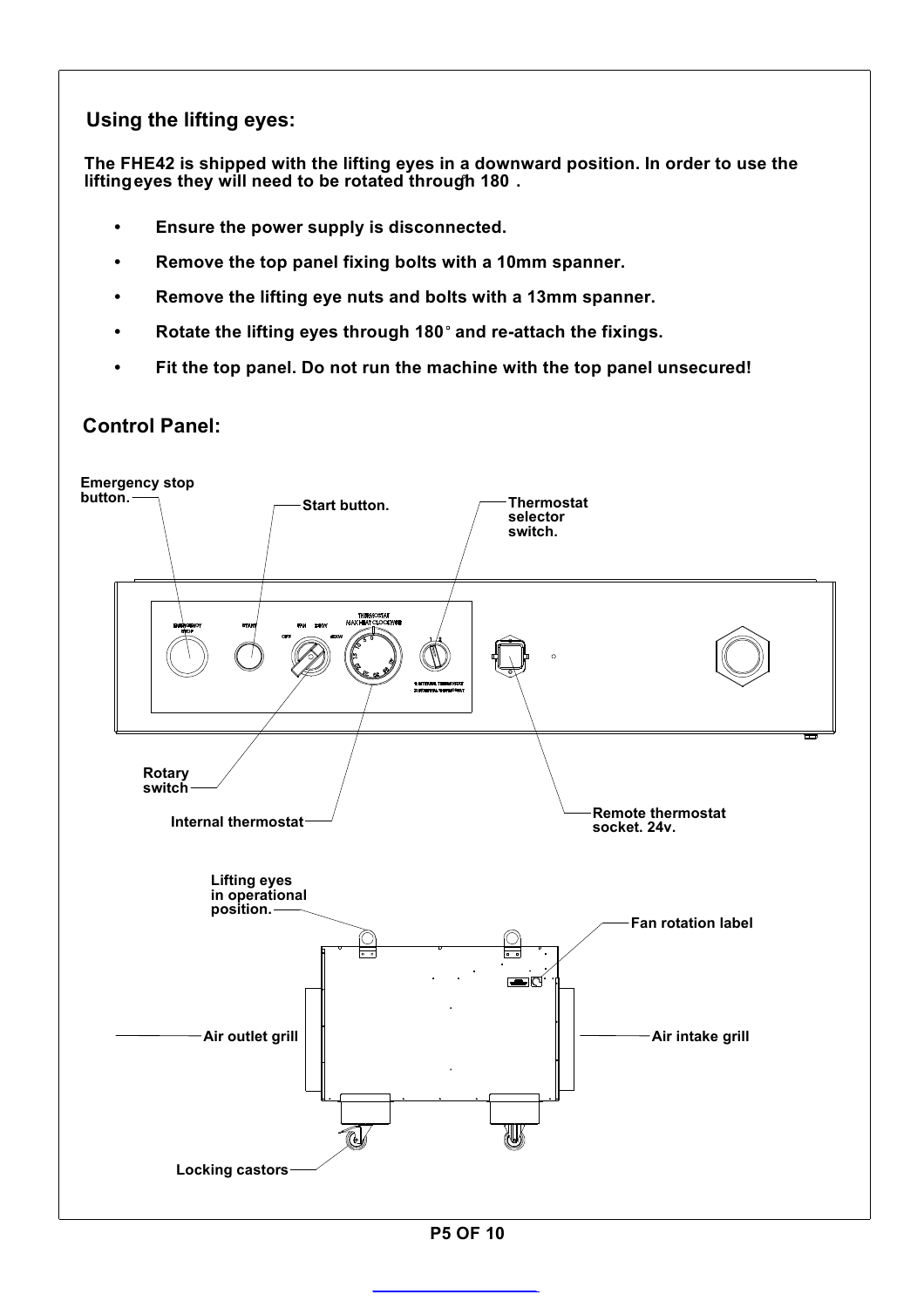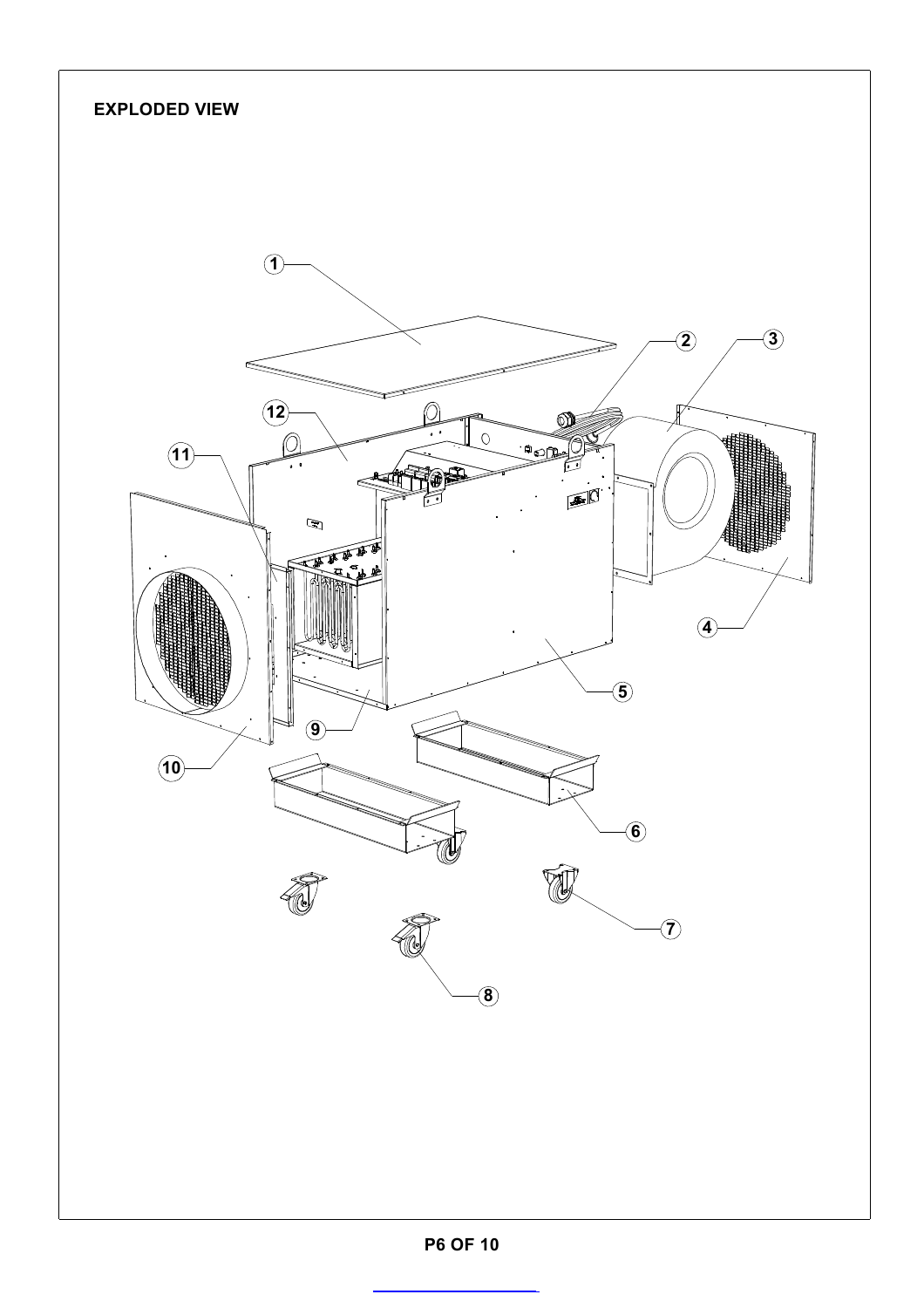

**P7 OF 10**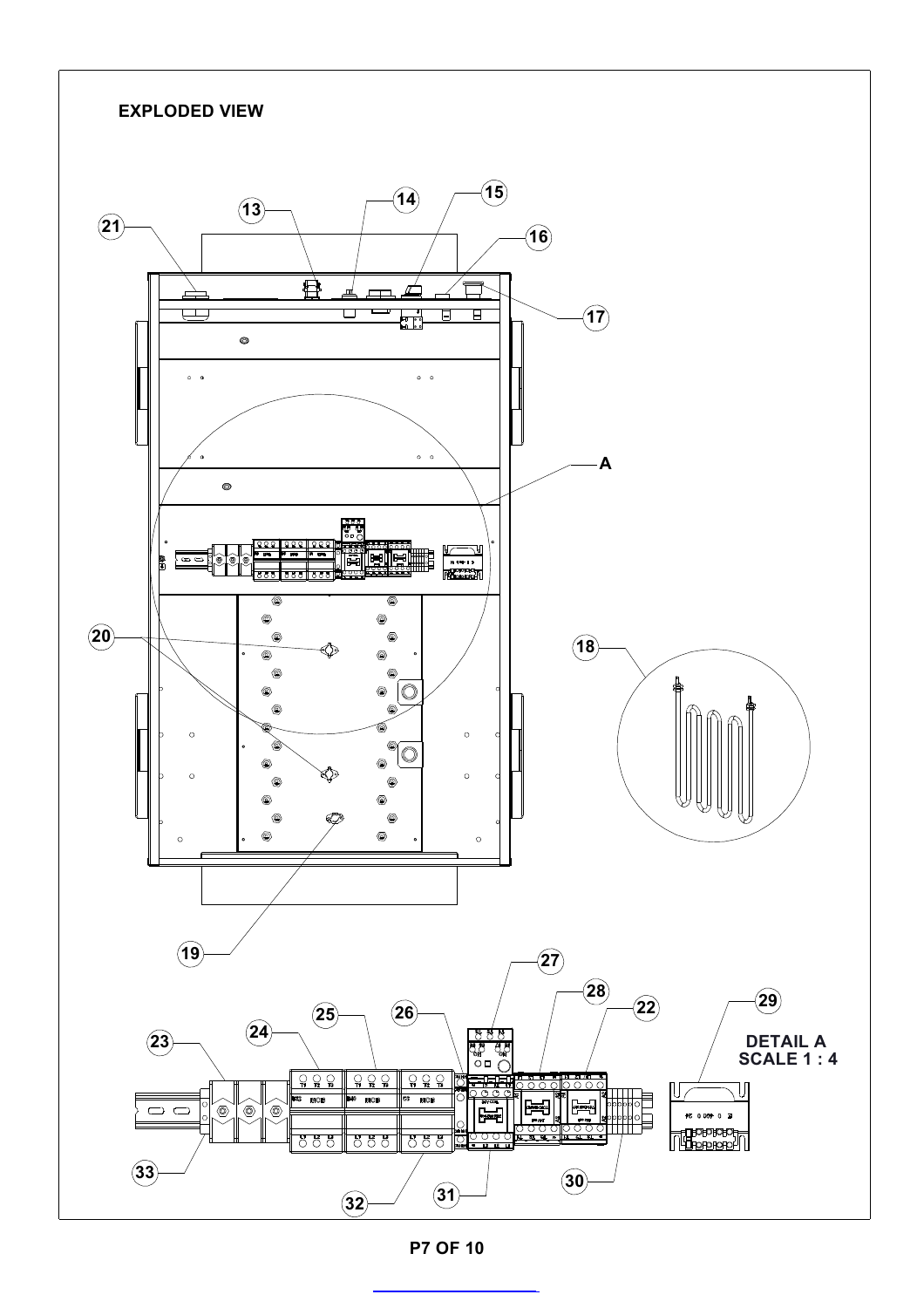| <b>SPARE PARTS</b>      |                 |                                       |  |
|-------------------------|-----------------|---------------------------------------|--|
| 1                       | <b>BW020272</b> | <b>TOP PANEL</b>                      |  |
| $\overline{2}$          | EL020118        | <b>MAINS CABLE ASSEMBLY</b>           |  |
| 3                       | FA010315        | <b>FORWARD CURVED FAN ASSEMBLY</b>    |  |
| 4                       | <b>BW020279</b> | <b>REAR PANEL</b>                     |  |
| $\overline{\mathbf{5}}$ | BW020276        | <b>RIGHT SIDE PANEL</b>               |  |
| $\overline{\mathbf{6}}$ | BW020280        | <b>FORKLIFT POCKET</b>                |  |
| 7                       | ME010221        | <b>100mm FIXED CASTOR</b>             |  |
| 8                       | ME010220        | 100mm SWIVEL CASTOR                   |  |
| 9                       | <b>BW020277</b> | <b>BASE PANEL</b>                     |  |
| 10                      | <b>BW020278</b> | <b>FRONT PANEL</b>                    |  |
| 11                      | <b>BW020279</b> | <b>GALVANISED CHASSIS ASSEMBLY</b>    |  |
| 12                      | <b>BW020275</b> | <b>LEFT SIDE PANEL</b>                |  |
| 13                      | EL020523        | <b>REMOTE SWITCH SOCKET</b>           |  |
| 14                      | EL030141        | <b>2 POSTION ROTARY SWITCH</b>        |  |
| 15                      | EL030129        | <b>POWER SELECTOR ROTARY SWITCH</b>   |  |
| 16                      | EL030137        | <b>START BUTTON ASSEMBLY</b>          |  |
| 17                      | EL030136        | <b>EMERGENCY STOP BUTTON ASSEMBLY</b> |  |
| 18                      | HE010113        | 230v 2665 HEATING ELEMENT             |  |
| 19                      | EL010309        | <b>35C NO THERMAL CUTOUT</b>          |  |
| 20                      | EL010301        | <b>80C NC THERMAL CUTOUT</b>          |  |
| 21                      | ME040208        | <b>M40 CABLE GLAND C/W LOCKNUT</b>    |  |
| $\overline{22}$         | EL030812        | <b>40A CONTACTOR</b>                  |  |
| 23                      | EL020420        | <b>M6 STUD TERMINAL</b>               |  |
| 24                      | EL010209        | <b>32A TYPE B MCB</b>                 |  |
| 25                      | EL010231        | <b>40A TYPE B MCB</b>                 |  |
| 26                      | EL030810        | <b>DE190 AUXILLARY CONTACT</b>        |  |
| $\overline{27}$         | EL010224        | <b>DE190 FAN OVERLOAD</b>             |  |
| 28                      | EL010225        | <b>32A CONTACTOR</b>                  |  |
| 29                      | EL030618        | 400v-24v 50VA TRANSFORMER             |  |
| 30                      | EL020421        | <b>2.5mm DIN MOUNT TERMINAL</b>       |  |
| 31                      | EL010226        | <b>9A CONTACTOR</b>                   |  |
| 32                      | EL010227        | <b>6A TYPE C MCB</b>                  |  |
| 33                      | EL020403        | <b>DIN MOUNTED END STOP</b>           |  |

#### **Maintenance:**

**Fan motors, elements and switch gear are not customer serviceable components. General maintenance should include regular inspection of:**

**1: Mains cable. Check for signs of damage to the insulation. Replace if necessary. 2: Air intake & outlet grills: ensure grills are free from accumulated debris. blow out with compressed air if required.**

**3: Fixings: Check all fixings are present and secure.**

#### **Fault finding:**

| <b>FAULT</b>                     | <b>POSSIBLE CAUSE</b>                                 | <b>SOLUTION</b>                                                         |
|----------------------------------|-------------------------------------------------------|-------------------------------------------------------------------------|
|                                  | <b>FANS AND OR HEATING NOT SWITCHED ON.</b>           | CHECK ALL SWITCHES ARE ON                                               |
|                                  | THERMOSTAT INCORRECTLY SET.                           | TURN THERMOSTAT KNOB FULLY<br><b>CLOCKWISE.</b>                         |
|                                  | POWER SUPPLY INTERRUPTED.                             | <b>CHECK POWER SUPPLY, CHECK</b><br>MCB'S                               |
| NO HEAT OUTPUT.                  | <b>FAULTY ROTARY SWITCH.</b>                          | <b>CHECK SWITCHES AND REPLACE</b><br>IF NECESSARY.                      |
|                                  | <b>FAULTY THERMOSTAT.</b>                             | <b>CHECK THERMOSTAT AND</b><br><b>REPLACE IF NECESSARY.</b>             |
|                                  | <b>FAULTY CONTACTOR.</b>                              | <b>CHECK CONTACTOR AND</b><br><b>REPLACE IF NECESSARY.</b>              |
|                                  | THERMOSTAT SELECTOR SWITCH<br><b>INCORRECTLY SET.</b> | <b>CHECK SETTING AND CORRECT.</b>                                       |
|                                  | <b>POWER SUPPLY INTERRUPTED.</b>                      | <b>CHECK POWER SUPPLY, CHECK</b><br>MCB'S.                              |
| <b>FAN MOTOR NOT</b><br>RUNNING. | <b>FAULTY ROTARY SWITCH OR CONTACTOR</b>              | CHECK SWITCH AND CONTACTOR<br><b>REPLACE IF NECESSARY.</b>              |
|                                  | <b>FAN OVERLOAD TRIPPED.</b>                          | <b>RESTART THE MACHINE.</b><br><b>INVESTIGATE CAUSE OF</b><br>TRIPPING. |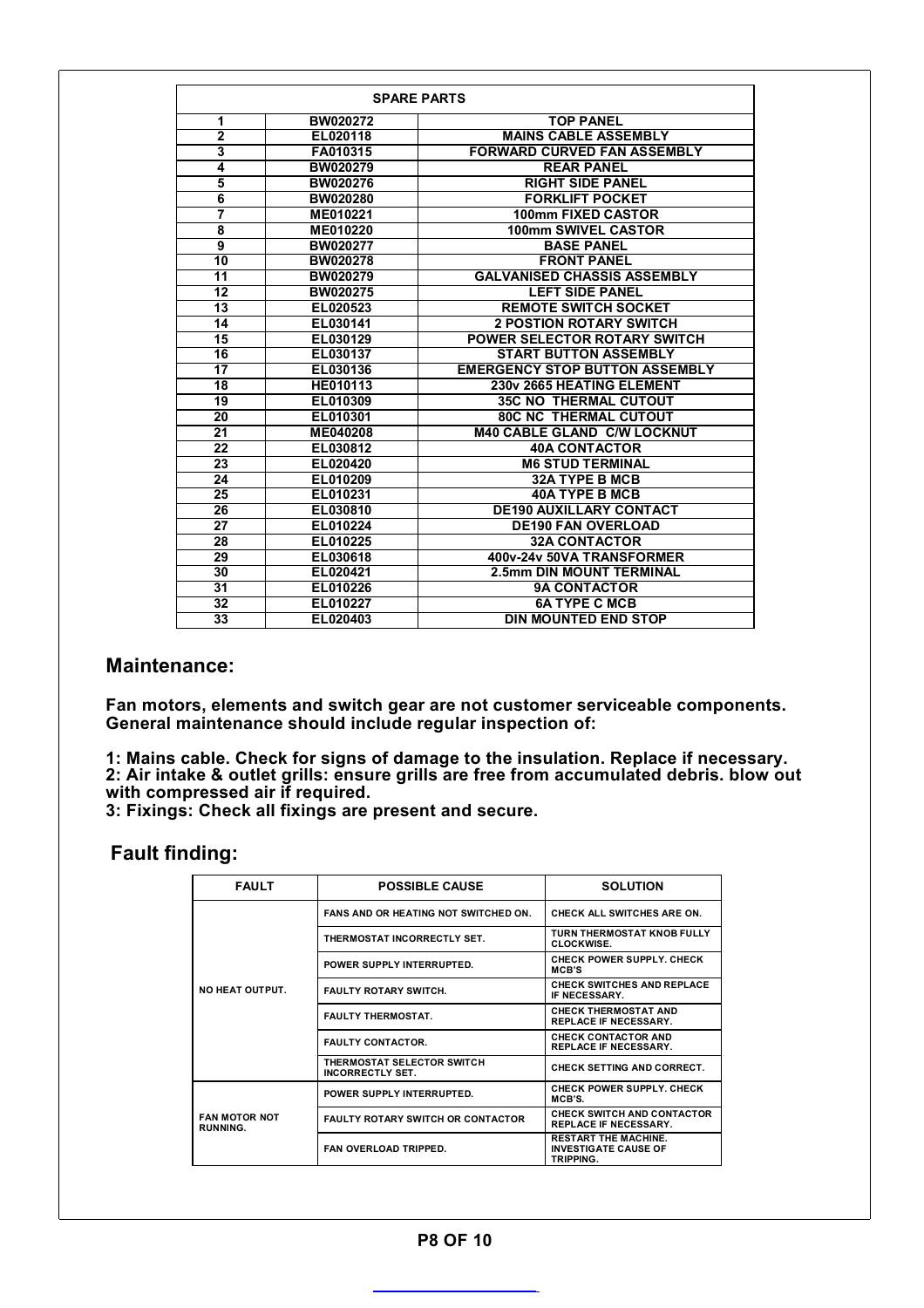

**P 9 O F 10**